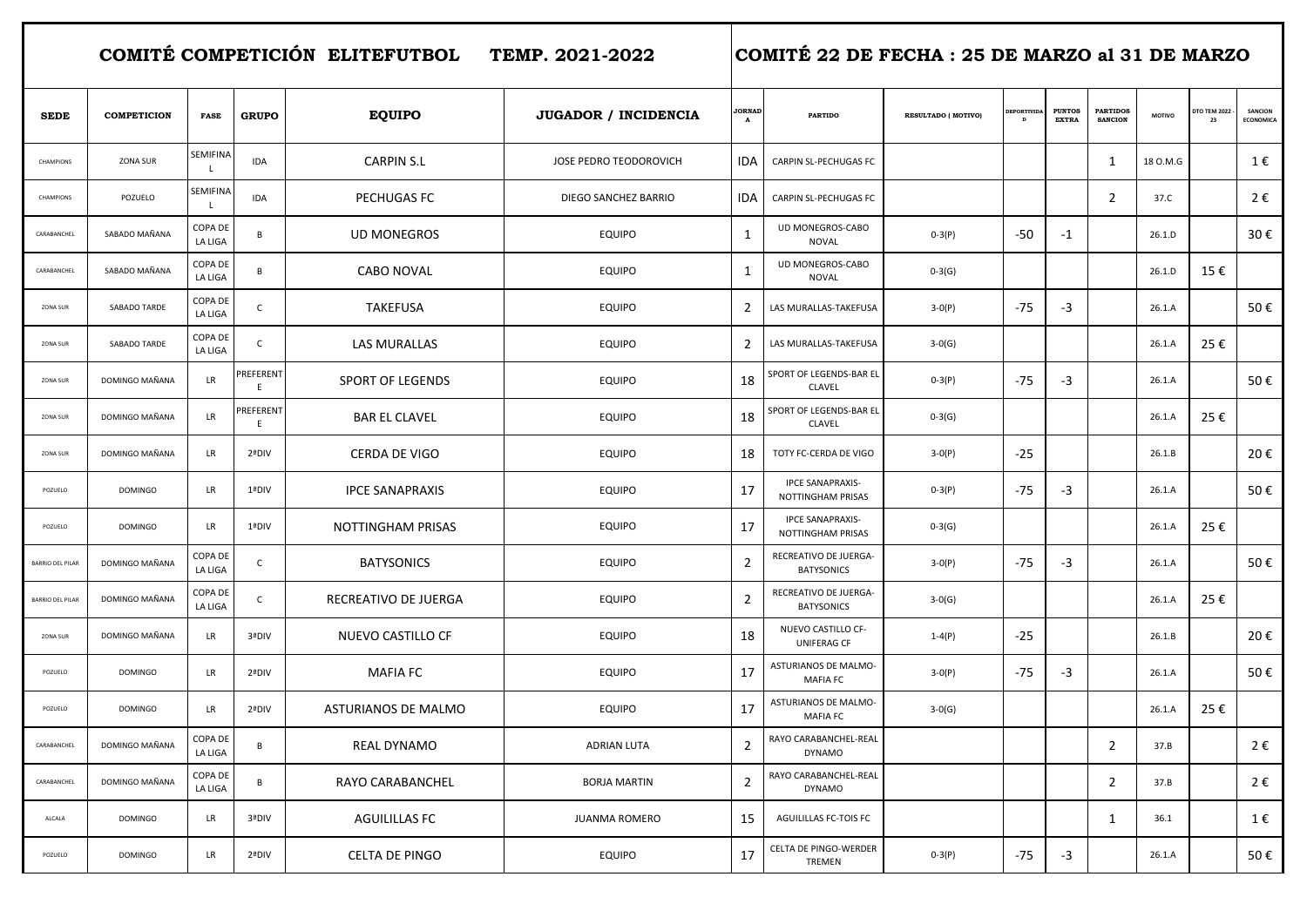COMITÉ COMPETICIÓN ELITEFUTBOL TEMP. 2021-2022 COMITÉ 22 DE FECHA : 25 DE MARZO al 31 DE MARZO

| <b>SEDE</b>             | <b>COMPETICION</b> | <b>FASE</b> | <b>GRUPO</b>   | <b>EQUIPO</b>               | <b>JUGADOR / INCIDENCIA</b> | <b>JORNAL</b><br>$\mathbf{A}$ | <b>PARTIDO</b>                                | RESULTADO ( MOTIVO) | <b>EPORTIVID</b> | <b>PUNTOS</b><br><b>EXTRA</b> | <b>PARTIDOS</b><br><b>SANCION</b> | MOTIVO | <b>TO TEM 2022</b><br>23 | SANCION<br><b>ECONOMICA</b> |
|-------------------------|--------------------|-------------|----------------|-----------------------------|-----------------------------|-------------------------------|-----------------------------------------------|---------------------|------------------|-------------------------------|-----------------------------------|--------|--------------------------|-----------------------------|
| POZUELO                 | <b>DOMINGO</b>     | LR          | 2ªDIV          | <b>WERDER TREMEN</b>        | <b>EQUIPO</b>               | 17                            | CELTA DE PINGO-WERDER<br>TREMEN               | $0-3(G)$            |                  |                               |                                   | 26.1.A | 25€                      |                             |
| POZUELO                 | <b>DOMINGO</b>     | LR          | 1ªDIV          | <b>CHUPACABANA FC</b>       | PABLO GISMERO ROBLEDANO     | 17                            | PECHUGAS FC-<br>CHUPACABANA FC                |                     |                  |                               | $\overline{2}$                    | 41.1.A |                          | 2€                          |
| <b>BARRIO DEL PILAR</b> | DOMINGO MAÑANA     | <b>LR</b>   | 1ªDIV          | REAL PUERTA DE MADERA       | JESUS MARTIN SANCHEZ        | 16                            | REAL PUERTA DE MADERA-<br>INTER BEGOÑA        |                     |                  |                               | 1                                 | 36.1   |                          | 1€                          |
| ZONA SUR                | DOMINGO MAÑANA     | <b>LR</b>   | PREFERENT<br>E | <b>CD PUENTE VERDE</b>      | <b>EQUIPO</b>               | 18                            | RAYO VAYACAÑO-CD<br>PUENTE VERDE              | $3-0(P)$            | $-25$            |                               |                                   | 26.1.B |                          | 20€                         |
| ZONA SUR                | DOMINGO TARDE      | <b>LR</b>   | 2ªDIV          | <b>LOS PRINCESAS DISNEY</b> | <b>EQUIPO</b>               | 18                            | <b>MESON RIO TEAM-LOS</b><br>PRINCESAS DISNEY | $3-0(P)$            | $-75$            | $-3$                          |                                   | 26.1.D |                          | 50€                         |
| ZONA SUR                | DOMINGO TARDE      | LR          | 2ªDIV          | <b>MESON RIO TEAM</b>       | <b>EQUIPO</b>               | 18                            | <b>MESON RIO TEAM-LOS</b><br>PRINCESAS DISNEY | $3-0(G)$            |                  |                               |                                   | 26.1.D | 25€                      |                             |
| VILLAROSA               | <b>DIARIO</b>      | LR          | 3ªDIV          | <b>VETUSTA</b>              | <b>CARLOS GARCIA GARCIA</b> | 18                            | LA LOLI FC-VETUSTA                            |                     |                  |                               | $\overline{2}$                    | 41.1.A |                          | 2€                          |
| CARABANCHEL             | <b>DIARIO</b>      | LR          | 3ªDIV          | PIERNAS LOCAS               | <b>GONZALO AGUADO</b>       | 16                            | GORIFA LEGENDS-PIERNAS<br>LOCAS               |                     |                  |                               | $\overline{2}$                    | 41.1.A |                          | 2€                          |
| SMP RETIRO              | <b>DIARIO</b>      | <b>LR</b>   | 3ªDIV          | JACK DANIELS F7             | RUDY PAOLO SANCHEZ          | 13                            | BAR ISAAC-JACK DANIELS F7                     |                     |                  |                               | 1                                 | 36.1   |                          | 1€                          |
| BARRIO DEL PILAR        | <b>DIARIO</b>      | LR          | 1ªDIV          | <b>CPE TEAM</b>             | <b>EQUIPO</b>               | 17                            | AYLLONESA-CPE TEAM                            | $3-0(P)$            | $-75$            | $-3$                          |                                   | 26.1.A |                          | 50€                         |
| <b>BARRIO DEL PILAR</b> | <b>DIARIO</b>      | LR          | 1ªDIV          | AYLLONESA                   | <b>EQUIPO</b>               | 17                            | AYLLONESA-CPE TEAM                            | $3-0(G)$            |                  |                               |                                   | 26.1.A | 25€                      |                             |
| <b>BARRIO DEL PILAR</b> | <b>DIARIO</b>      | <b>LR</b>   | 1ªDIV          | <b>VIEJAS GLORIAS</b>       | DIEGO GOMEZ ARRANZ          | 17                            | ATHLETIC CLUB-VIEJAS<br><b>GLORIAS</b>        |                     |                  |                               | 1                                 | 36.1   |                          | 1€                          |
| SMP RETIRO              | <b>DIARIO</b>      | LR          | 1ªDIV          | AC CALO                     | <b>EQUIPO</b>               | 13                            | <b>BRASIL-AC CALO</b>                         | $3-0(P)$            | $-50$            | $-1$                          |                                   | 26.1.D |                          | 30€                         |
| <b>SMP RETIRO</b>       | <b>DIARIO</b>      | LR          | 1ªDIV          | <b>BRASIL</b>               | <b>EQUIPO</b>               | 13                            | <b>BRASIL-AC CALO</b>                         | $3-0(G)$            |                  |                               |                                   | 26.1.D | 15€                      |                             |
| CARABANCHEL             | <b>DIARIO</b>      | LR          | 3ªDIV          | <b>TOCARADA</b>             | DAVID MARQUEZ DURO          | 16                            | JABALINES FC-TOCARADA                         |                     |                  |                               | $\overline{2}$                    | 37.C   |                          | 2€                          |
| <b>SMP RETIRO</b>       | <b>DIARIO</b>      | LR          | 1ªDIV          | <b>BARRILEROS FC</b>        | RAFA SANCHEZ                | 13                            | FURIA ROJA-BARROLEROS<br>FC                   |                     |                  |                               | 1                                 | 36.1   |                          | 1€                          |
| SMP RETIRO              | <b>DIARIO</b>      | LR          | 1ªDIV          | <b>BARRILEROS FC</b>        | <b>ISAAC SANCHEZ</b>        | 13                            | FURIA ROJA-BARROLEROS<br>FC                   |                     |                  |                               | $\overline{2}$                    | 39.1   |                          | 2€                          |
| <b>SMP RETIRO</b>       | <b>DIARIO</b>      | LR          | 1ªDIV          | <b>BARRILEROS FC</b>        | <b>IGNACIO GARCIA</b>       | 13                            | FURIA ROJA-BARROLEROS<br>FC                   |                     |                  |                               | 15                                | 43.1.A |                          | 15€                         |
| SMP RETIRO              | <b>DIARIO</b>      | LR          | 1ªDIV          | <b>BARRILEROS FC</b>        | <b>EQUIPO</b>               | 13                            | FURIA ROJA-BARROLEROS<br>FC                   | $3-2(P)$            | $-25$            |                               |                                   | 26.1.B |                          | 20€                         |
| VILLAROSA               | <b>DIARIO</b>      | LR.         | 2ªDIV          | <b>TALEN TIMES</b>          | RAFAEL TELLO                | 18                            | TALEN TIMES-VILLA OLD                         |                     |                  |                               | 1                                 | 36.1   |                          | 1€                          |